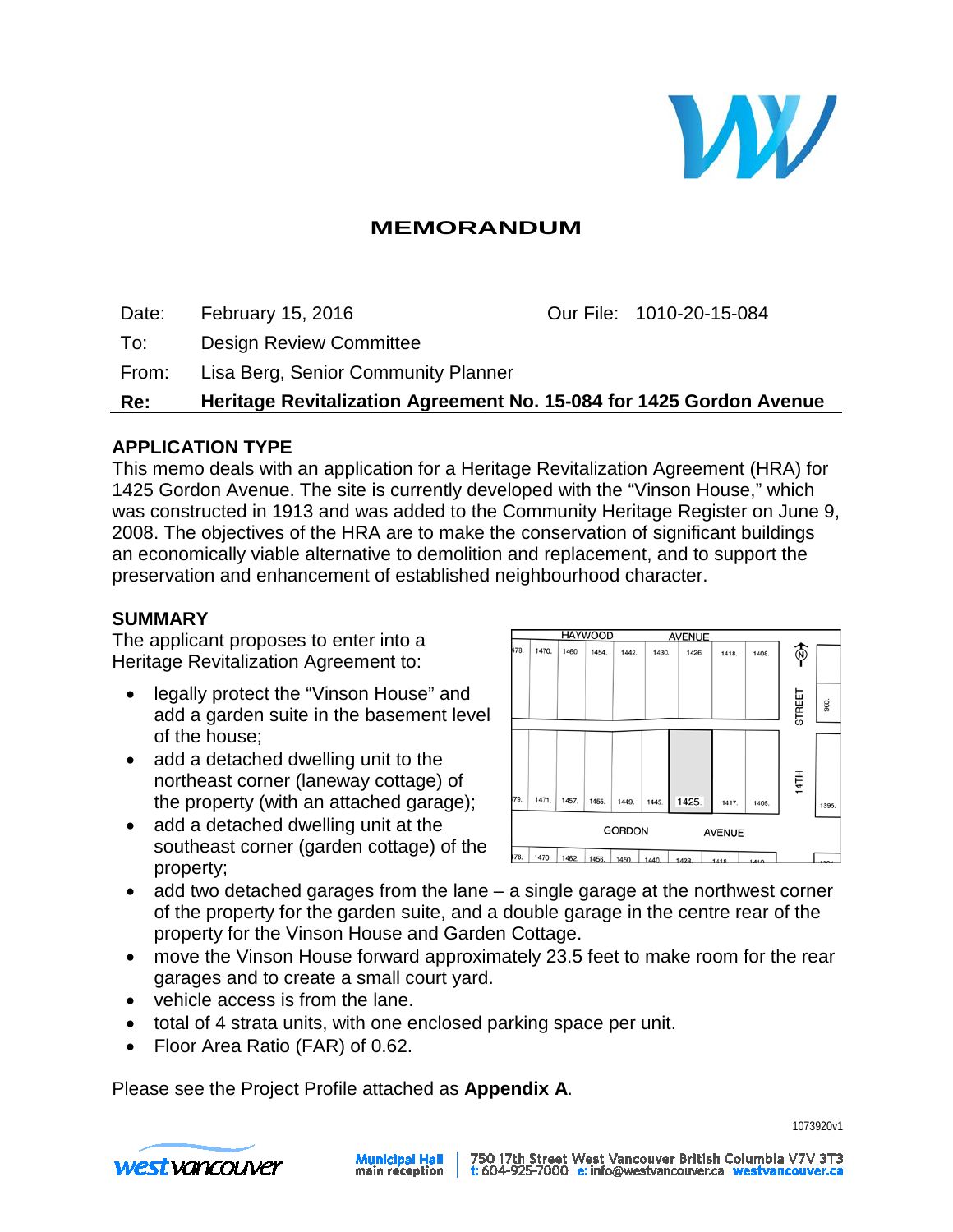#### **BACKGROUND & CONTEXT**

#### *The Vinson House*

The Vinson House was built in 1913 for Valient Vinson (b. 1878 – d.1934), who was Reeve of West Vancouver from 1918 – 1920, 1922, and 1927 – 1929 (see Figure 1). It was the first house in the upper Hollyburn Area, and it is a well-preserved and excellent example of the Craftsman Style.

#### *Context*

The Vinson House is located at 1425 Gordon Avenue in Ambleside, and is situated toward the rear of this gently sloping and oversized lot, being 11,555 square feet (1,073.5 square metres) in area. The lot is bounded by Gordon Avenue to the south, a rear lane to the north, and two single-family residential lots to the east and west being approximately 9,000 square feet (838 square metres) and 7,450 square feet (692 square metres) in area each respectively.





*Figure 1: Valient Vinson, Reeve West Vancouver Archives (1918)*

In addition to the Vinson House, the lot is developed with a detached garage constructed in 1986 located on the northeast corner of the lot and is accessed via the lane. The remainder of the lot consists of garden areas, with an expansive front lawn, four on-site trees, and a stone wall topped with a fence, which separates the front of the property from the Gordon Avenue boulevard (see Figure 2). Two off-site trees are also referenced on the development plans (see page 4).

The existing FAR of the site is 0.28.

*Figure 2: Vinson House, 2015*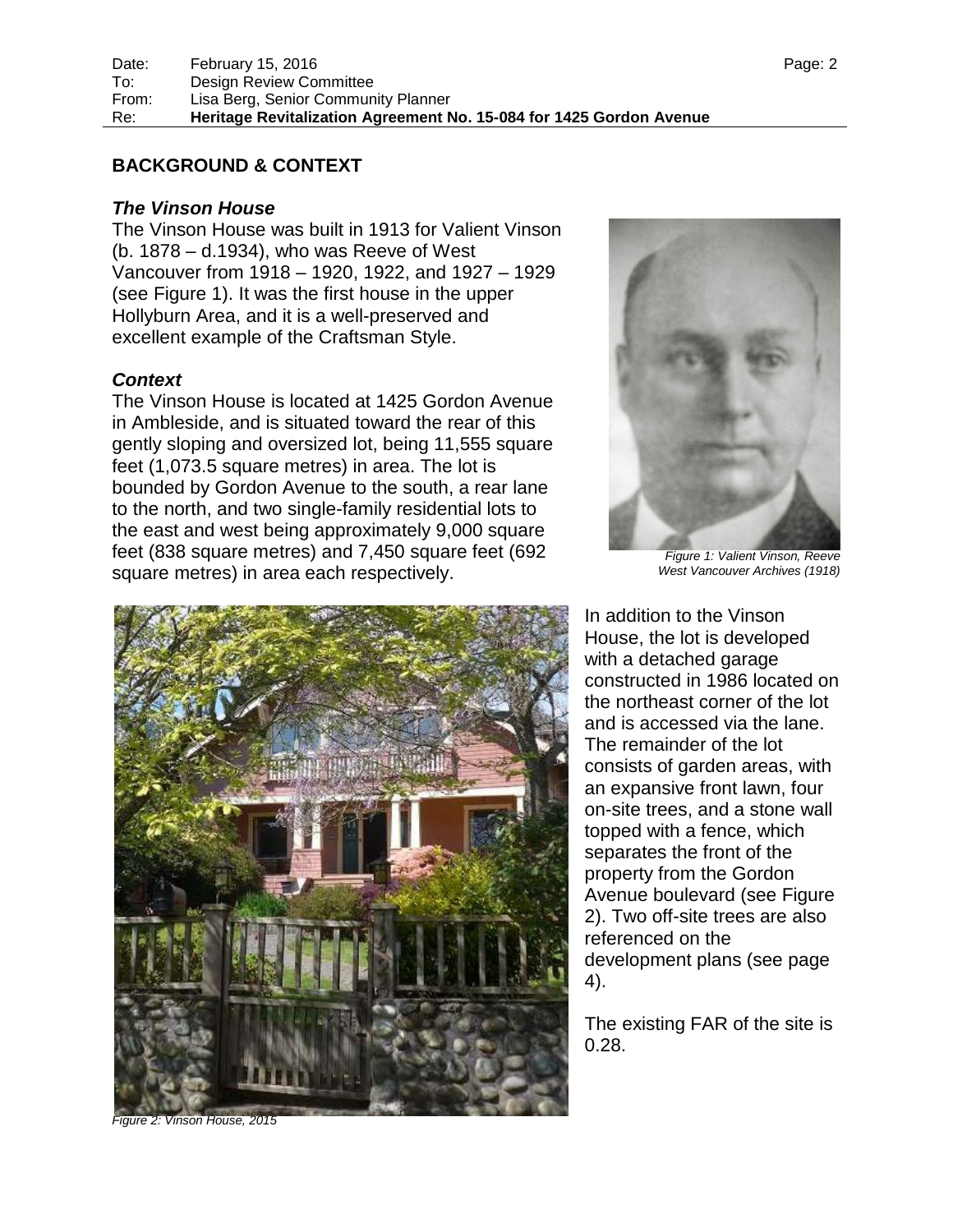## *1400 Block Gordon Avenue: Subdivision History*

The original Vinson House belonged to an estate property that at one time was 5.4 acres (2.2 hectares) in area. The existing lot pattern we see today on the northeast half of the Gordon Avenue block (and up to the south half of Inglewood Avenue) is a result of a subdivision created in 1940. The Vinson House sits on Lot 18 of that original 20-lot subdivision (see Figure 3).

Across the street to the south are single family lots created by a later subdivision in 1947, with lot sizes ranging from 6,800 square feet (633 square metres) to 9,225 square feet (857 square metres). The remainder of the 1400 Block of Gordon Avenue to the west generally consists of approximately 7,240 square foot (673 square metres) lots created by 1913 subdivisions. Some later lot adjustments in the over the years see some reconfigurations to the lots and their areas on Gordon Avenue toward 15th Street.



*Figure 3: 1940 Subdivision of the Vinson Property (Lot 18)*



*RS5 Zoning*

*Figure 4: RS5 Development Potential*

The minimum lot area within the RS5 zone is 6,000 square feet (558 square metres) and under the existing zoning, the site could be redeveloped with a new house of approximately 4,044 square feet (376 square metres), not including an in-ground basement or other exempted floor area (see Figure 4).

The lot is just under the minimum amount of area (445 sq ft) to qualify for a conventional two-lot subdivision.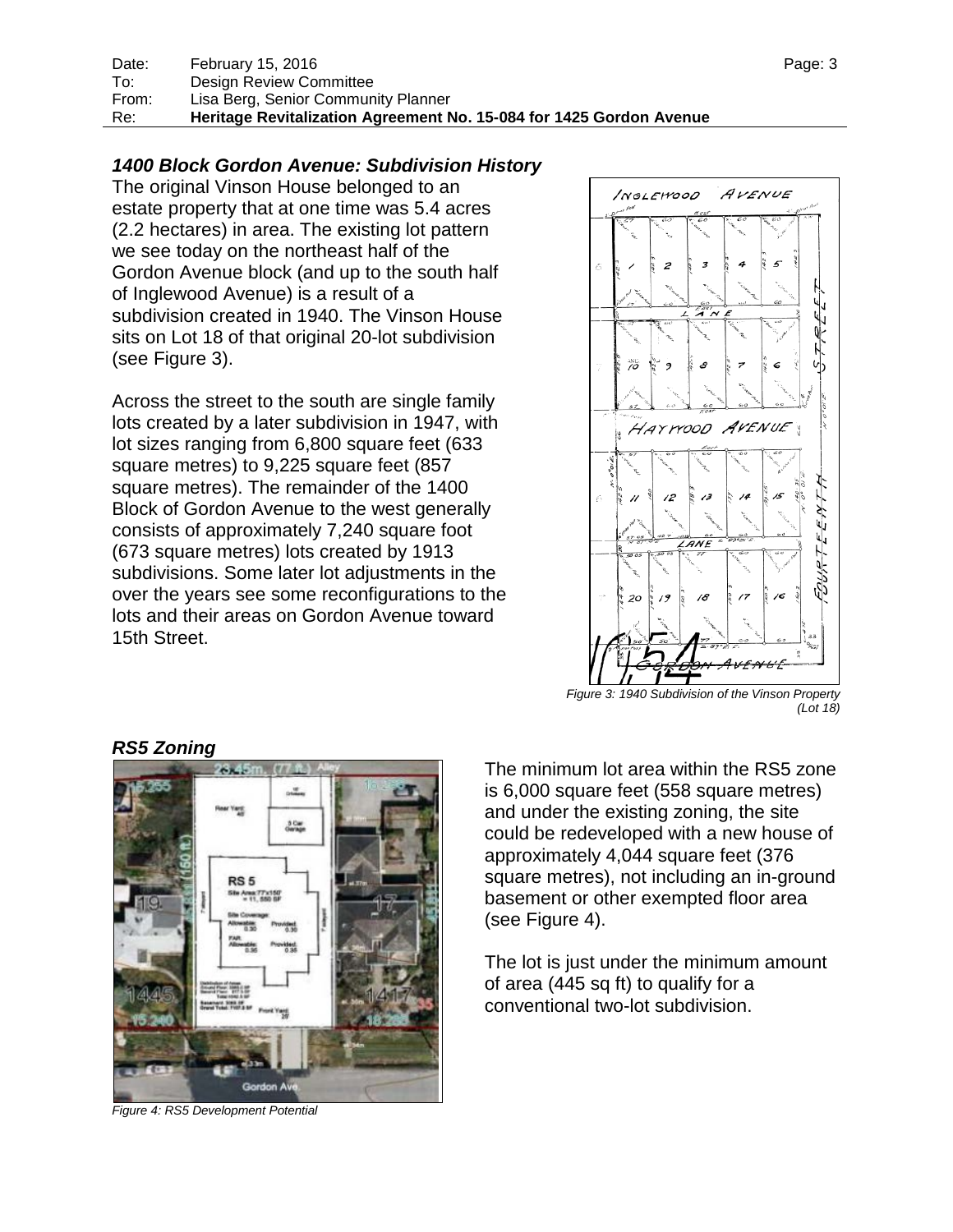# **THE PROPOSAL**

The proposed Heritage Revitalization Agreement (HRA) would enable redevelopment of the property with four units as an incentive for ongoing legal protection (Heritage Designation) for the "Vinson House" to be retained on the lot. The proposal includes:

- alterations to the existing heritage building (2,697 sq ft) including the addition of a strata suite in the basement level (1,928 sq ft) in accordance with a conservation plan;
- the construction of two detached dwelling units: 1,447 sq ft (plus 217 sq ft basement) and1,724 sq ft each; and
- and laneway garages (two detached and one attached totalling 887 sq ft) (see Figure 5).



*Figure 5: Proposed Site Plan*

The original appearance of the Vinson House will be conserved and restored to the extent possible and the design of the infill units are done to complement the character of the main house by incorporating traditional details (see Figure 6). The proposed landscape plans include rebuilding the front stone wall and creating a pedestrian network through the site to the various buildings. An outdoor patio area/courtyard is created for each unit and an "Edwardian" garden concept is proposed to link the buildings to each other and the historical past of the Vinson House.

The development proposal is attached as **Appendix F[1](#page-3-0)** .



*Figure 6: Proposed South Elevation*

The applicant has provided background materials for your information, including a site survey, an arborist report and a storm water management plan (**Appendices C to E**). The arborist report details the retention of two of the four on-site trees and suggests the removal of one of two off-site trees. The applicant is exploring alternative construction methods that would impact this off-site tree in order to see its retention.

<span id="page-3-0"></span> $1$  Source information provided by the applicant.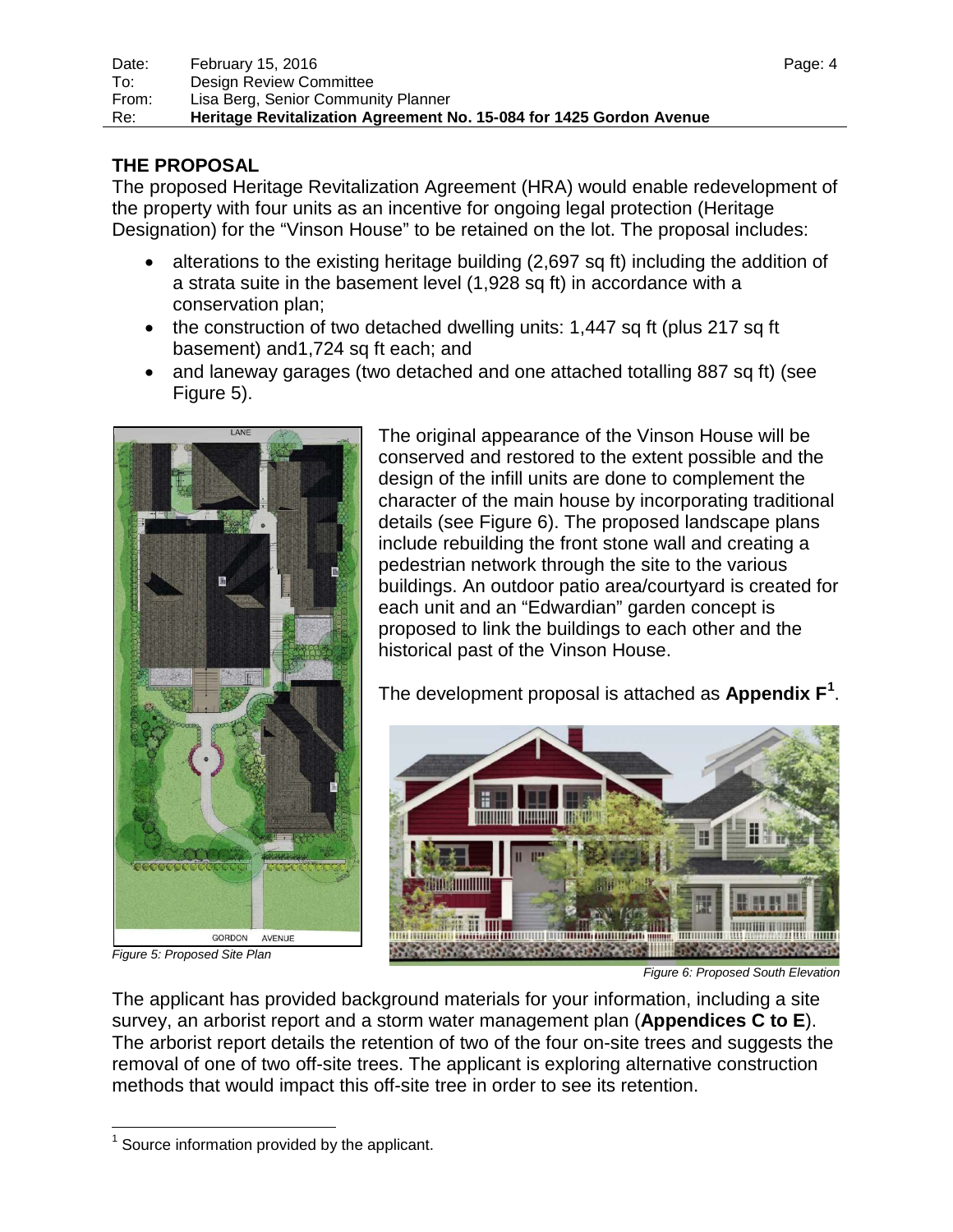## **Backgrounder on Heritage Revitalization Agreements (HRA)**

The "Vinson House" is listed on the West Vancouver Community Heritage Register, and is eligible for municipal conservation tools and incentives enabled under Part 15 (Heritage Conservation) of the *Local Government Act*. Per Council-approved guidelines for the application of such incentives, an HRA would be used as the legal framework for drafting the conservation agreement between the property owner and the District, and municipal heritage designation is to provide ongoing legal protection for the Vinsion House.

An HRA is the principal planning and administrative tool for facilitating heritage conservation proposals (and is typically supported by a Conservation Plan, including a Statement of Significance). It is a formal voluntary written agreement negotiated by a local government and an owner of heritage property that outlines the duties, obligations, and benefits negotiated by both parties to the agreement. An HRA may:

- Detail the timing of the agreement terms;
- Vary or supplement the provisions of a zoning bylaw including use, density, siting, and lot size;
- Vary or supplement the provision of a bylaw concerning land use designation;
- Vary or supplement a permit under Part 14 of the *Local Government Act*  (Planning and Land Use Management);
- Vary or supplement a bylaw or heritage alteration permit under Part 15 of the *Local Government Act* (Heritage Conservation); and/or
- Include other terms agreed to by the local government and the property owner.

The final agreement is included as a schedule to an enabling bylaw. An HRA bylaw is typically considered in tandem with a heritage designation bylaw, which provides for ongoing legal protection of the heritage resource. In the absence of a municipal tree protection bylaw, and with limited powers to protect trees outside of riparian areas, an HRA or Section 219 Covenant can be used to protect significant landscape resources on individual sites – if these are deemed to have heritage value, or are characterdefining elements of a heritage resource or property. As a result of an approved HRA, any proposed future alterations or additions to the buildings or changes to the landscape would be subject to a Heritage Alteration Permit.

A Conservation Plan, including a Statement of Significance (SOS) for the Vinson Residence was prepared by Don Luxton and Associates (October 2015) (see Figure 7) and is included for your review and reference as **Appendix B**. The SOS describes the heritage resource, includes a statement of heritage value, and outlines the "character defining" elements of the house and the site.



*Figure 7: Vinson House Conservation Plan*